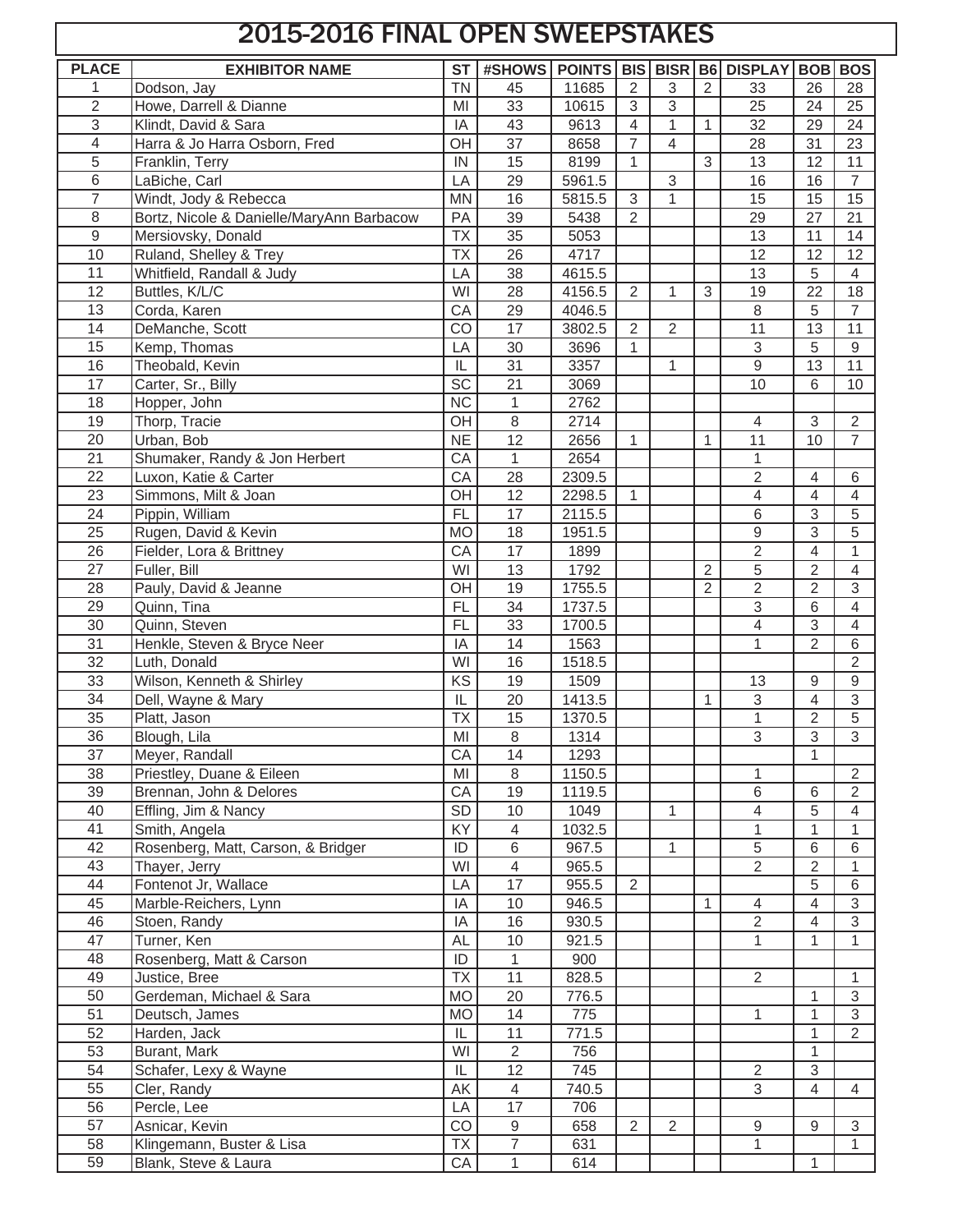## 2015-2016 FINAL OPEN SWEEPSTAKES

| <b>PLACE</b>      | <b>EXHIBITOR NAME</b>              | <b>ST</b>                | #SHOWS                   |       |                |                |                | POINTS   BIS   BISR   B6   DISPLAY |                | <b>BOB BOS</b> |
|-------------------|------------------------------------|--------------------------|--------------------------|-------|----------------|----------------|----------------|------------------------------------|----------------|----------------|
| 60                | Kimmel, Bill                       | $\overline{OR}$          | 4                        | 609.5 |                |                |                | 3                                  | 3              |                |
| 61                | Verow, Lauren                      | ME                       | $\overline{5}$           | 569.5 |                | 1              |                | 5                                  | $\overline{5}$ | 4              |
| 62                | Czapski, Mike & Wendy              | PA                       | $\overline{13}$          | 553.5 |                |                | $\overline{2}$ | $\overline{3}$                     | $\overline{3}$ | 4              |
| 63                | Humphries & Sue Monahon, Josh      | <b>TN</b>                | 19                       | 520   | $\overline{4}$ | $\overline{2}$ |                | 8                                  | 12             |                |
| 64                | Lewis, Thomas                      | <b>TX</b>                | $\overline{3}$           | 517   |                |                |                | 1                                  |                |                |
| 65                | Herbaugh, Billy                    | <b>NM</b>                | $\overline{13}$          | 498   |                |                |                |                                    | $\overline{3}$ | 5              |
| 66                | Wilson, Larry B & Nathan           | OK                       | $\overline{5}$           | 475   |                |                |                | $\mathbf{1}$                       | $\mathbf{1}$   |                |
| 67                | Gerdeman & Deborah Schroeder, John | <b>MO</b>                | $\overline{9}$           | 470   |                |                |                |                                    | $\mathbf{1}$   | $\mathbf{1}$   |
| 68                | Wiezorek, Christopher & Melissa    | <b>MN</b>                | 16                       | 467   |                |                |                | 3                                  | $\overline{2}$ | 3              |
| 69                | Deutsch, James & Kimberly          | <b>MO</b>                | $\overline{7}$           | 466   |                |                |                |                                    |                | 1              |
| 70                | Hicks, Jerry & Kyle                | IL                       | $\overline{11}$          | 449   |                |                |                |                                    |                | $\mathbf{1}$   |
| $\overline{71}$   | Wiley, Michael                     | KY                       | 6                        | 442.5 |                |                |                | $\overline{4}$                     | $\overline{2}$ | $\overline{2}$ |
| $\overline{72}$   | Pippin, Angelica                   | <b>FL</b>                | $\mathsf g$              | 434   |                |                |                |                                    |                |                |
| $\overline{73}$   | Kimmel, Katie                      | <b>OR</b>                | $\overline{4}$           | 423   |                |                |                |                                    |                | $\overline{2}$ |
| $\overline{74}$   | Jones, Carlie                      | IN                       | 8                        | 412.5 |                |                |                | $\overline{2}$                     | $\mathbf{1}$   | $\overline{3}$ |
| 75                | Weaver, Madison                    | PA                       | $\overline{4}$           | 396   |                |                |                | $\overline{2}$                     | $\mathbf{1}$   |                |
| 76                | Roggenkamp, Kimberly               | <b>MN</b>                | $\overline{14}$          | 390.5 |                |                |                | $\overline{3}$                     | $\overline{2}$ | $\overline{2}$ |
| $\overline{77}$   | Simbeck, Norman & Sarah            | <b>TN</b>                | 11                       | 385.5 |                |                |                | $\overline{2}$                     | $\mathbf{1}$   | $\sqrt{3}$     |
| 78                | Bullock, Doyle & Debra             | IL                       | 14                       | 356   |                |                |                | $\overline{2}$                     | $\overline{2}$ | $\overline{2}$ |
| 79                | Fewox, Hannah                      | <b>TX</b>                | 5                        | 339   |                |                |                |                                    |                |                |
| 80                | Haywood, Doran                     | IA                       | 6                        | 310   |                |                |                |                                    | $\mathbf{1}$   |                |
| 81                | Fielder, Lora                      | CA                       | $\overline{2}$           | 306   |                |                |                | $\overline{2}$                     | $\overline{2}$ |                |
| 82                | Townsend, William Bradley          | OH                       | 5                        | 277.5 |                |                |                | 1                                  | $\mathbf{1}$   | 1              |
| 83                | Kleilein, Luke                     | OH                       | 1                        | 276   |                |                |                | 1                                  | $\mathbf{1}$   | 1              |
| 84                | Hilvers, Becky & Kayla             | CA                       | 6                        | 276   |                |                |                |                                    |                |                |
| 85                | Ison, Robert                       | KY                       | 4                        | 273   |                |                |                |                                    |                |                |
| 86                | Byerley, Patti & Ron               | IN                       | 5                        | 263.5 |                |                |                | $\overline{2}$                     | $\mathbf{1}$   | 1              |
| 87                | Rudolph, Scott & Kevin             | <b>WA</b>                | 5                        | 262   |                |                |                |                                    |                |                |
| 88                | Blunt, Pat                         | OK                       | 6                        | 246.5 |                |                |                |                                    |                | 1              |
| 89                | Riddle, Ron                        | IN                       | 6                        | 233   |                |                |                |                                    |                |                |
| 90                | Blank, Laura                       | CA                       | 4                        | 229   |                |                |                |                                    | $\overline{2}$ | $\overline{2}$ |
| $\overline{91}$   | Hicks, Jerry                       | IL                       | $\overline{7}$           | 227   |                |                |                |                                    |                | 1              |
| 92                | Lynch, McKenna                     | MI                       | 1                        | 224   |                |                |                |                                    |                |                |
| 93                | Zimmerman, Marty                   | IN                       | $\overline{4}$           | 221   |                |                |                | 1                                  | 1              |                |
| 94                | Berger, Rodney                     | $\overline{\mathsf{IL}}$ | $\overline{3}$           | 200   |                |                |                |                                    |                |                |
| 95                | Young, Jeff                        | IN                       | 6                        | 197   |                |                |                |                                    |                | 1              |
| 96                | Lamothe, Shawna                    | CO                       | $\overline{2}$           | 192   |                |                |                | $\overline{2}$                     |                | 1              |
| 97                | Wilson, Darin                      | KS                       | 11                       | 192   |                |                |                |                                    |                |                |
| 98                | Nadeau, Stephane                   | QB                       | $\overline{2}$           | 183   |                | 1              |                | $\overline{2}$                     | $\overline{2}$ |                |
| 99                | Harvey, Rick                       | <b>MO</b>                | 8                        | 177   |                |                |                |                                    |                |                |
| 100               | Adams, Marie                       | CO                       | 6                        | 177   |                |                |                | $\overline{2}$                     | $\overline{2}$ | $\overline{2}$ |
| 101               | Miller, Bryant & Becca             | OH                       | $\overline{3}$           | 176   |                |                |                |                                    | $\mathbf{1}$   |                |
| 102               | Kerdeman, Jules                    | PA                       | $\overline{3}$           | 173.5 |                |                |                | $\overline{2}$                     | 1              | 1              |
| 103               | Pippin, Jonathan                   | <b>FL</b>                | $\overline{\mathcal{A}}$ | 168   |                |                |                |                                    |                |                |
| 104               | Jeffers, Cindy                     | MI                       | $\sqrt{3}$               | 164   |                |                |                |                                    |                |                |
| 105               | Tursa, Peter                       | ON                       | $\mathbf{1}$             | 162   |                |                |                |                                    |                |                |
| 106               | Berger, Jeff                       | IN                       | $\mathbf{1}$             | 160   |                |                |                |                                    |                |                |
| 107               | Slater, Marty                      | <b>MD</b>                | $\overline{2}$           | 159   |                |                |                | 1                                  |                | $\mathbf{1}$   |
| 108               | Taylor, Mike                       | VA                       | $\overline{2}$           | 152   |                |                |                | 1                                  | 2              |                |
| 109               | Rugen, Kevin                       | KS                       | $\mathbf{1}$             | 144   |                |                |                | 1                                  |                |                |
| 110               | Donnell, Robert                    | IL                       | $\overline{2}$           | 141   |                |                |                |                                    |                |                |
| 111               | Allen, Taylor                      | CA                       | $\mathbf{1}$             | 137   |                |                |                |                                    |                |                |
| $\frac{112}{112}$ | Pellicone, Amy                     | $\overline{\text{NC}}$   | $\,8\,$                  | 135   |                |                |                | 6                                  | 5              |                |
| 113               | Saggars, Kevin                     | IN                       | $\sqrt{5}$               | 134.5 |                |                |                |                                    | $\mathbf{1}$   | 1              |
| 114               | Algoe, James & Dianne              | CA                       | $\overline{2}$           | 128   |                |                |                |                                    |                |                |
| 115               | Humphries, Josh                    | <b>TN</b>                | $\overline{3}$           | 122   |                |                |                | 1                                  | 2              |                |
| 116               | Fitzgibbon, Heather                | PA                       | $\overline{2}$           | 121   |                |                |                |                                    |                |                |
| 117               | Warner, Lanaya & Martha            | OH                       | $\mathbf{1}$             | 114   |                |                |                | 1                                  | $\mathbf{1}$   | 1              |
| 118               | Dipert, Sally                      | ${\sf IN}$               | $\overline{4}$           | 112   |                |                |                |                                    |                |                |
|                   |                                    |                          |                          |       |                |                |                |                                    |                |                |